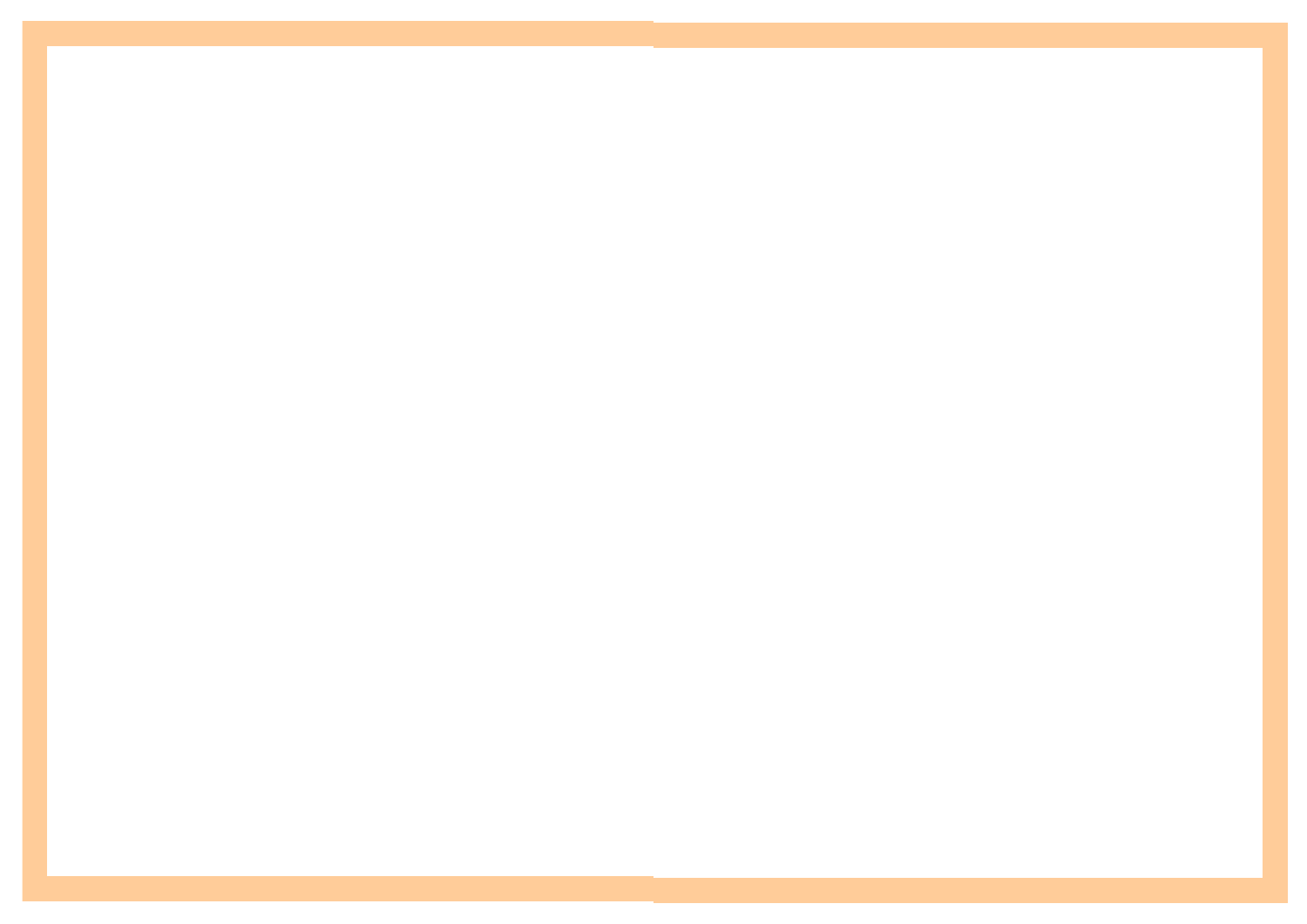There are lots of new professionals who may come into your life once you know that your child HAS Special Educational Needs and/or Disability. Here is a list of professionals and what they do:

#### **Advisory Teachers**

Advisory teachers support children in mainstream schools with visual and hearing impairments from birth to 16, and a physical/medical impairment and Down's Syndrome from ages 5 to 16.

#### **Clinical Psychologist**

A Clinical Psychologist is a health professional who helps people with specific problems with learning or behaviour difficulties.

#### **Communication Support Worker**

A Communication Support Worker works alongside teachers to provide Sign Language support for young deaf children in nursery or school.

# **Dietician**

A Dietician is a health professional who gives advice about nutrition and swallowing or feeding difficulties.

# **Early Support Worker**

An Early Support Worker is an education professional who can come to the home of pre-school children with Special Educational Needs or Disabilities and their families. The Early Support Worker can come from a range of professional backgrounds. They may be teachers, therapists, nurses, health visitor or volunteers with relevant experience.

#### **Educational Psychologist**

An Educational Psychologist is a psychologist who is specially trained in child development and how children learn. They help children who find it difficult to learn or understand or communicate with others. They can assess your child's development and provide support and advice.

# **General Practitioner (GP)**

A GP is a family doctor who works in a surgery, either on their own or with other GPs. Your doctor deals with your child's general health and can refer you to clinics, hospitals and specialists when needed. They may also support applications for benefits or other types of help.